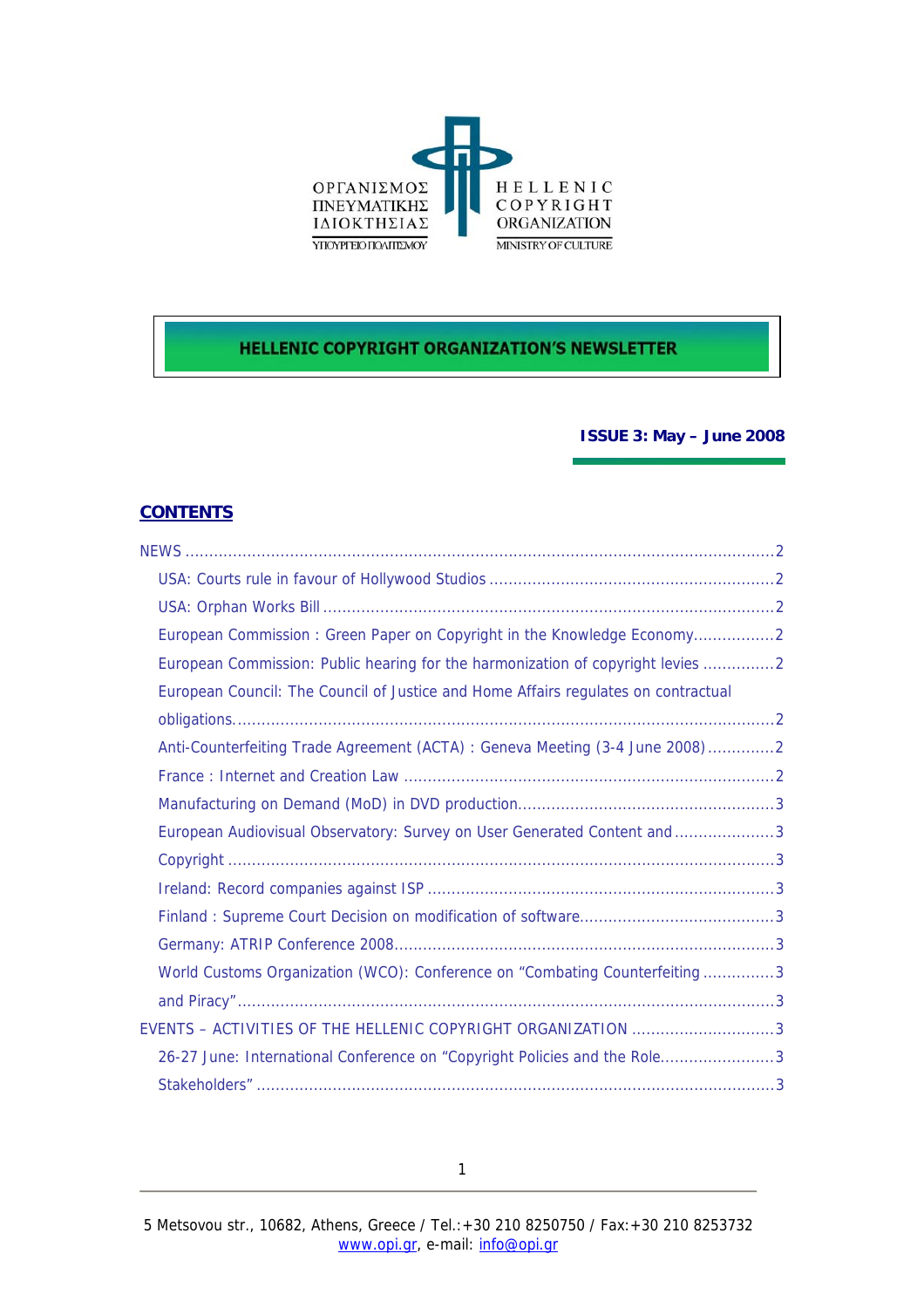### <span id="page-1-0"></span>**NEWS**

#### **USA: Courts rule in favour of Hollywood Studios**

Source: [http://www.mpaa.org/press\\_releases/cinematube%20showstash%20judgments.pdf](http://www.mpaa.org/press_releases/cinematube%20showstash%20judgments.pdf)

**USA: Orphan Works Bill** 

Source: <http://www.ip-watch.org/weblog/index.php?p=1028>

**European Commission : Green Paper on Copyright in the Knowledge Economy** 

Source: Ifrro news, Volume 11-Number 3- June 2008

**European Commission: Public hearing for the harmonization of copyright levies** 

**European Council: The Council of Justice and Home Affairs regulates on contractual obligations.** 

Sources:

[http://www.consilium.europa.eu/ueDocs/cms\\_Data/docs/pressData/el/jha/101532.pdf](http://www.consilium.europa.eu/ueDocs/cms_Data/docs/pressData/el/jha/101532.pdf) [http://www.ipr](http://www.ipr-helpdesk.org/controlador/noticia?seccion=noticia&tipoListado=all&id=0000006458&len=en)[helpdesk.org/controlador/noticia?seccion=noticia&tipoListado=all&id=0000006458&len=en](http://www.ipr-helpdesk.org/controlador/noticia?seccion=noticia&tipoListado=all&id=0000006458&len=en)

**Anti-Counterfeiting Trade Agreement (ACTA) : Geneva Meeting (3-4 June 2008)** 

Source: <http://www.ip-watch.org/weblog/index.php?p=1082> Agence Europe

# **France : Internet and Creation Law**

Sources: [http://www.presstv.ir/detail.aspx?id=60821&sectionid=351020603](http://www.presstv.ir/detail.aspx?id=60821§ionid=351020603) [http://technology.timesonline.co.uk/tol/news/tech\\_and\\_web/article4165519.ece](http://technology.timesonline.co.uk/tol/news/tech_and_web/article4165519.ece)

2 and 2 and 2 and 2 and 2 and 2 and 2 and 2 and 2 and 2 and 2 and 2 and 2 and 2 and 2 and 2 and 2 and 2 and 2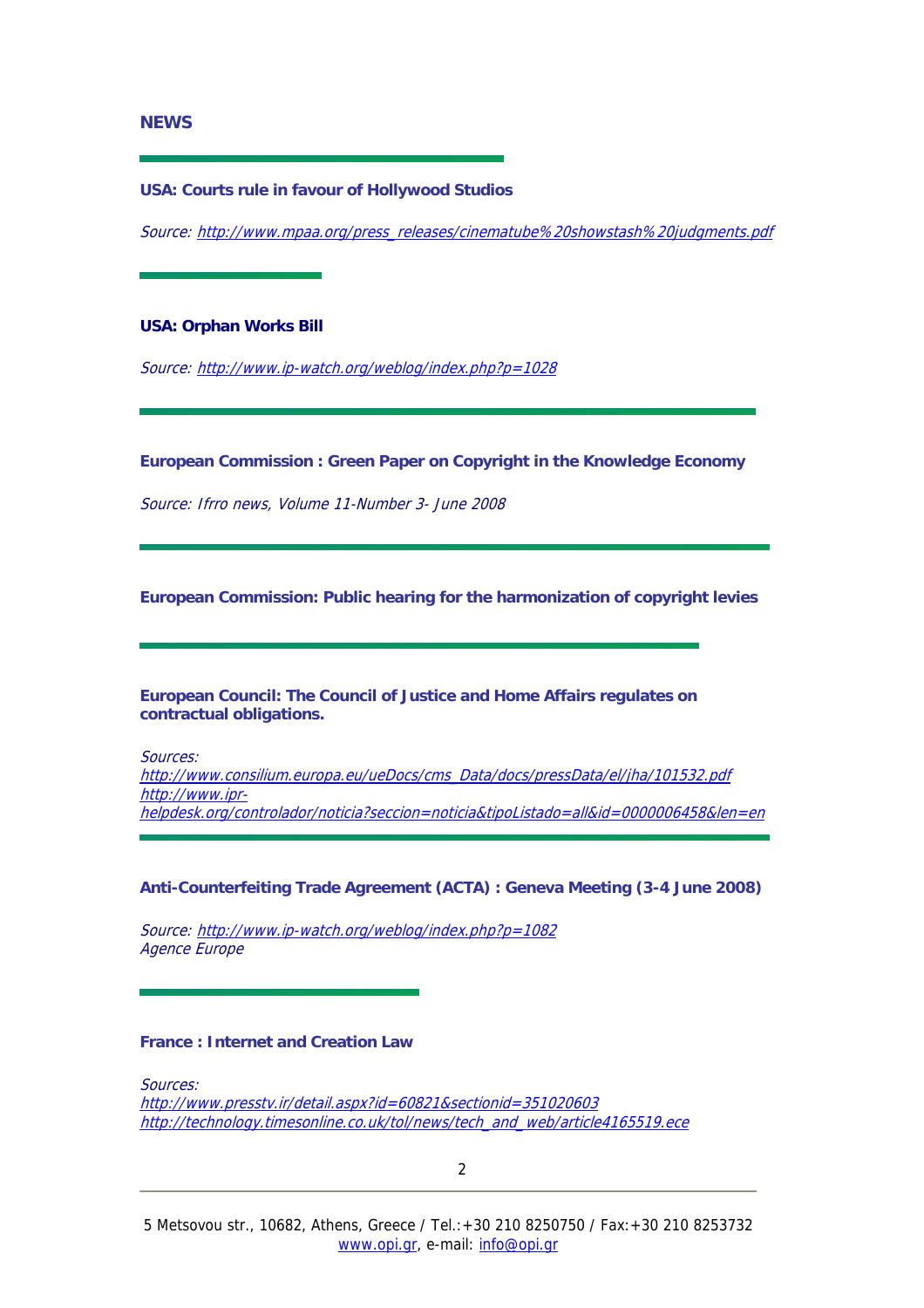# <span id="page-2-0"></span>**Manufacturing on Demand (MoD) in DVD production**

Source: Endiamesa, Issue No 39

**European Audiovisual Observatory: Survey on User Generated Content and Copyright** 

Source: Endiamesa, Issue No 40

### **Ireland: Record companies against ISP**

Source:[http://www.iam-magazine.com/reports/detail.aspx?g=d5f34a5c-01e3-47a7-9464-](http://www.iam-magazine.com/reports/detail.aspx?g=d5f34a5c-01e3-47a7-9464-77498df3dbf8) [77498df3dbf8](http://www.iam-magazine.com/reports/detail.aspx?g=d5f34a5c-01e3-47a7-9464-77498df3dbf8)

#### **Finland : Supreme Court Decision on modification of software**

Source: International Law Office, Issue June 17, 2008

#### **Germany: ATRIP Conference 2008**

Source: <http://www.ip.mpg.de/go/atrip/>

**World Customs Organization (WCO): Conference on "Combating Counterfeiting and Piracy"** 

# **EVENTS – ACTIVITIES OF THE HELLENIC COPYRIGHT ORGANIZATION**

**26-27 June: International Conference on "Copyright Policies and the Role of Stakeholders"** 

Conclusions: <http://www.opi.gr/opifiles/conclusions.pdf>